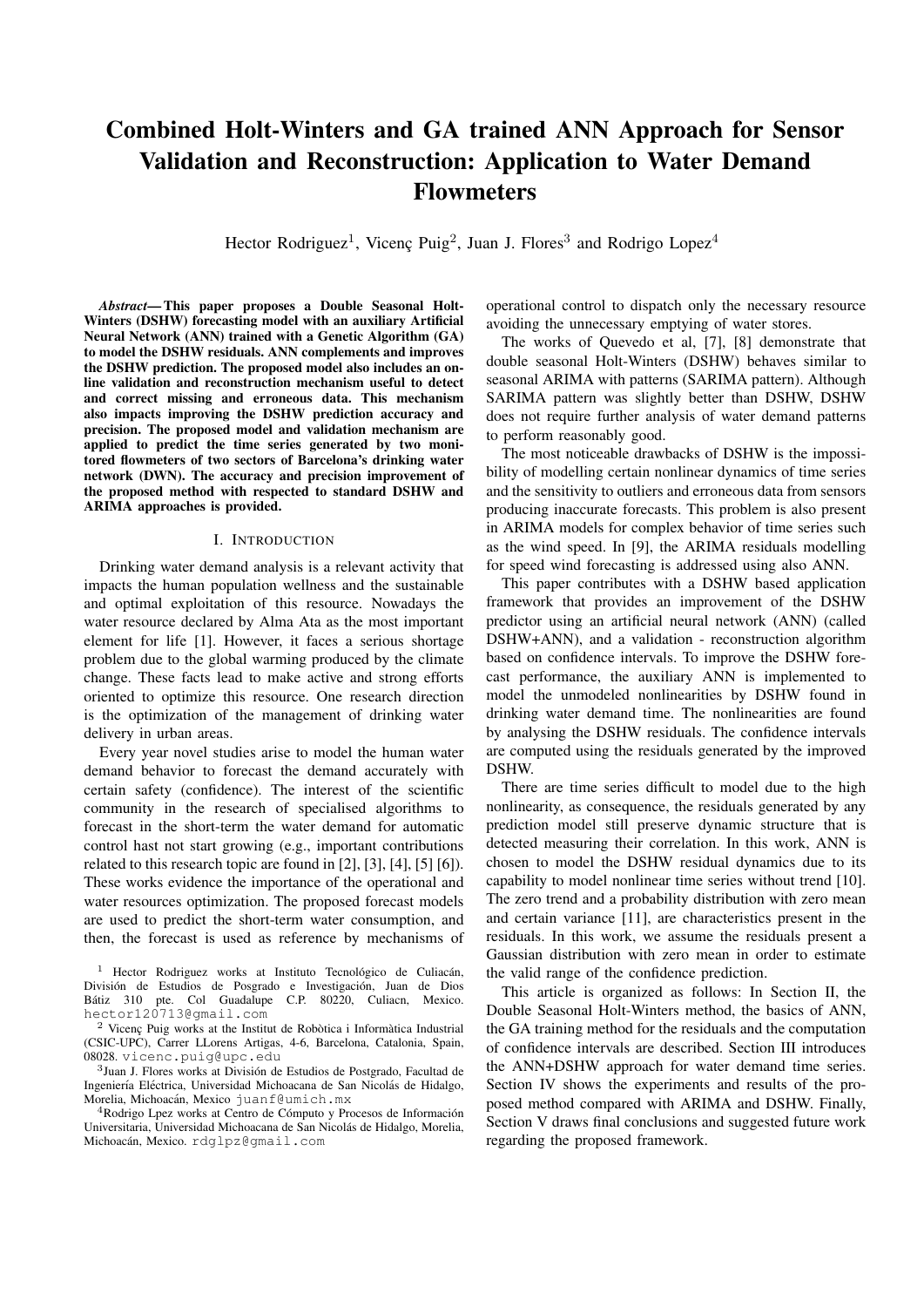## **II. RELATED METHODS**

# A. Holt-Winters

Holt-Winters is an exponential based method developed by C.C. Holt (1957) and P. Winters in (1960) [12].

Exponential smoothing methods are based on the weighted averages of past observations, with the weights decaying exponentially as the observations get older.

The double seasonal Holt-Winters (DSHW) extension with two seasonal components in time series is composed by four equations: level  $\ell_t$ , trend  $b_t$ , and two seasonal equations  $(s_t^1, s_t^2)$  [13]. DSHW requires smoothing  $\alpha_1, \alpha_2, \alpha_3, \omega$ , and two seasonal parameter  $\tau_1, \tau_2$  with the information about time series periodicity. DSHW mathematical expressions are as follows

$$
\ell_t = \alpha_1(y_t/(s_{t-\tau_1}^1 s_{t-\tau_2}^2)) +
$$
\n
$$
(1 - \alpha_1)(l_{t-1} + h_{t-1})
$$
\n(1)

$$
b_t = \alpha_2(\ell_t - \ell_{t-1}) + (1 - \alpha_2)b_{t-1}
$$

$$
s_t^1 = \alpha_3(y_t/(\ell_t s_{t-\tau_2}^2)) + (1-\alpha_3)s_{t-\tau_1}^1 \qquad (3)
$$

$$
s_t^2 = \omega(y_t/(\ell_t s_t^1)) + (1 - \omega)s_{t-\tau_2}^2 \tag{4}
$$

$$
\hat{y}_{t+h} = (\ell_t + hb_t)s_{t-\tau_1+h}^1 s_{t-\tau_2+h}^2 \tag{5}
$$

where  $\hat{y}_{t+h}$  is the *h*-th step-ahead forecast made from forecast origin  $t$ . The parameters are optimized by minimizing the sum of squared errors of one step-ahead residuals.

## **B.** Artificial Neural Networks

Artificial neural networks (ANN) are models inspired on the biological neural networks. ANN are widely used to solve engineering problems as function modelling, regression and system identification for control [14] [15]. In this paper, we are interested in modelling a nonlinear time series produced by the residuals of the one-step ahead DSHW.

The basic ANN architecture has an input layer with input vector size, a intermediate or hidden layer that weights the result of applying a basis or activation function to each value of the input vector and the output vector that is the final weighted sum of the values from the hidden layer. The most used basis functions in ANN are Sigmoidal and Radial Basis Functions [16].

The mathematical expression of a three layer ANN that forecast  $\hat{y}_{t+i}$  is defined as:

$$
\hat{y}_{t+1} = f_1(\sum_{i}^{n} w_i x_i)
$$
  

$$
x_i = f_2(\sum_{j}^{h} w_{ij} y_{t-j})
$$
 (6)

where  $h$  is number of the neurons in the hidden layer, the output layer corresponds to the forecast  $(\hat{y}_{t+1})$ , and  $f_1$  and  $f_2$  are sigmoid functions used as the activation functions. w are the coefficients (or weight) connections.

,  $f_k(x)$  is the k-th output layer of the neural network and  $\phi$  is the sigmoidal activation function. The weights w in (6) are optimized to minimise the prediction errors.

The sigmoidal activation function is defined as follows

$$
f(v_i) = \tanh(v_i) \tag{7}
$$

where tanh is the hyperbolic tangent.

# C. Training Artificial Neural Networks with Genetic Algorithms (GA)

GA is an optimization technique inspired on Darwin's principle of evolution. GA mimics a simplistic version of the process of biological evolution, which consists of creating a population of individuals, where each individual represents a prospective solution of the problem being solved [17]. GA modifies this population using genetic operators: selection, mutation, recombination, etc. This stage, called a generation, repeats until a termination criterion is met. At the end of the process, the best individual (i.e., the fittest one) found during the evolution is returned as the solution of the problem. Determining the best ANN architecture for forecasting is an optimization problem that can be coded to be optimized by GA. In this paper, we use GA as used in the work of Rodriguez et al [18] to find the optimal ANN architecture and its weights. GA defines the architecture of the ANN and the weights of the neurons connections for the residuals modelling problem. It has been proved that using GA to design the net and perform the training process has a better improvement than traditional methods [19], [20], [21]

#### D. Confidence Interval

 $(2)$ 

The confidence interval (CI) is an statistical estimate that defines the boundaries whose enclose the most frequent observations of a probability distribution. In order to validate the data, the boundaries act as a threshold defining the valid data. CI is useful to measure the model uncertainty. In this paper, we assume the CI belongs to a normal distribution since the data sample are prediction residuals with zero mean and should shape a Gaussian distribution if the prediction model is correct. The definition of the CI is given by

$$
y_t \in [\overline{\hat{y}}_t, \ \hat{y}_t] \tag{8}
$$

where  $\hat{y}_t = \hat{y}_t - \alpha \frac{\sigma}{\sqrt{N}}$  and  $\hat{y}_t = \hat{y}_t + \alpha \frac{\sigma}{\sqrt{N}}$ .  $\alpha$  is the confidence degree,  $\sigma$  is the standard deviation, and N is length of the population.

# III. IMPROVED HOLT-WINTERS FORECASTING WITH ANN RESIDUAL MODELING (DSHW+ANN)

To tune the Holt-Winters model and train the ANN residuals, the required information has a format of time series described by

$$
\mathbf{Y} = \{y_1, \dots, y_t, \dots, y_n\} \tag{9}
$$

where  $y_1, y_t, y_n$  are the first, current and last elements of the time series. The residuals are stored in the vector r defined as follows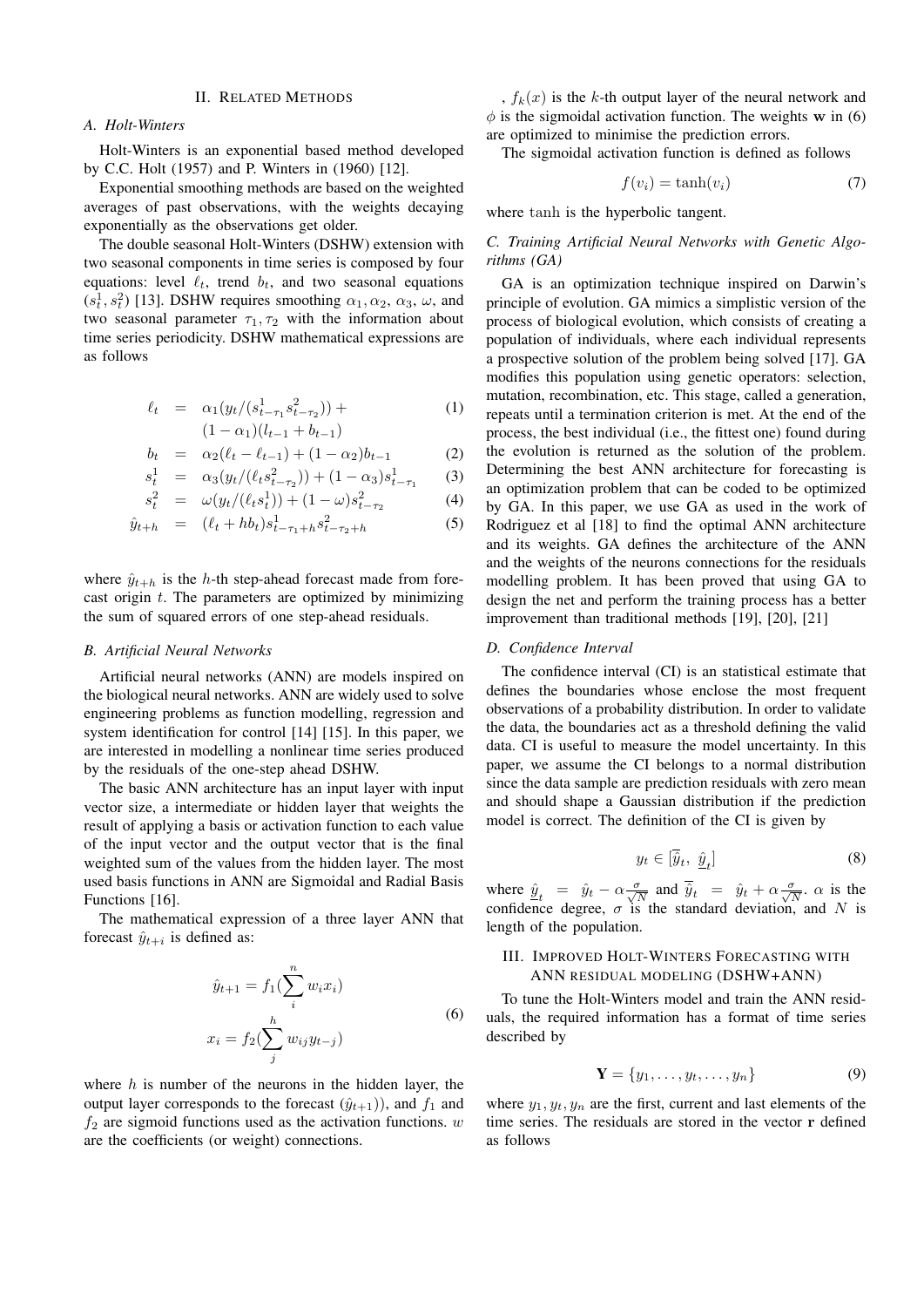$$
\mathbf{r} = \{r_1, \dots, r_n\} \tag{10}
$$

The residuals in (10) are obtained by using the one-step ahead fitted Holt-Winters model,

$$
r_{t+1} = y_{t+1} - \hat{y}'_{t+1} \tag{11}
$$

where the prediction  $\hat{y}'_{t+1}$  is given by

$$
\hat{y}'_{t+1} = f_{dshw}(\{y_{t-m}, \dots, y_t\})
$$
\n(12)

The residuals r are modeled training an ANN with evolutionary computing in order to forecast the residuals with the regressor  $f_{ann}$  defined as

$$
\hat{r}_{t+1} = f_{ann}(\{r_{t-m}, \dots, r_t\})
$$
\n(13)

Once we have DSHW and ANN forecasters, they are used to make the one-step ahead prediction using

$$
\hat{y}_{t+1} = \hat{y}'_{t+1} + \hat{r}_{t+1} \tag{14}
$$

The block diagram describing the the mechanism is shown in Figure 1 where the blocks Holt-Winters and ANN contains the forecasters described in Equation 12 and 13.



Fig. 1. DSHW+ANN Forecast Model

Once the DSHW+ANN model is available, we proceed to compute the confidence intervals by analyzing the set of prediction errors defined as

$$
\mathbf{e} = \{e_1, \dots, e_t, \dots, e_n\}.
$$
 (15)

where the final residuals are given by

$$
e_t = \hat{y}_t - y_t \tag{16}
$$

In order to validate the incoming data, we consider the two kind of erroneous data: missing data, and outliers. These data are produced by malfunctioning of the sensors, therefore they should be validated and then reconstructed before being recorded and used by the forecasters. The validation process is performed as follows

$$
validate(y_t) = \begin{cases} y_t & \text{if } y_t \in [\overline{\hat{y}}_t, \ \hat{y}_t] \\ \hat{y}_t & \text{if } y_t = \emptyset \ \lor y_t \notin [\overline{\hat{y}}_t, \ \hat{y}_t] \end{cases} \tag{17}
$$

where  $y_t$  is valid only if it exists and is inside of the bounds  $[\hat{y}_t, \hat{y}_t]$ . Otherwise, the measurement is replaced by the model estimation. Figure 2 summarizes in graphical manner using a block diagram the validation/correction process. The block diagram has three modules:

- the Operational Database that stores the valid time series and residuals generated by means of Eqs. 9 and 11,
- the Forecast Model module with the DSHW+ANN (Figure 1) and
- the Validation module that implements the validation function of Equation 2.

The Operational Database block provides DSHW residuals and validated time series information to the Forecast Model. The Forecast Model also feeds the Validation module deciding whether the estimated forecast  $\hat{y}_{t+1}$  or the raw measurement  $y_{t+1}$  should be stored in the Operational Database.



Fig. 2. Validation process

#### IV. RESULTS

The proposed approach was tested with flow meter time series from the database of Barcelona water transport network provided by the company Aguas de Barcelona (AG-BAR) [22]. This company supplies water to Barcelona city, and also to the metropolitan area. It covers 23 municipalities included in an area of 424  $km^2$ , with 4,645 km of pipes in order to satisfy the water demand of about 3 million people. The complete transport network contains: 63 storage tanks, 3 surface sources and 7 underground sources, 79 pumps, 50 valves, 18 nodes, and 88 demand sectors. The network is controlled through a SCADA system with sampling periods of 1 hour. In this work, we considered the data from water demand flow meter sensors that present typical water consumption behavior of urban areas. The experiments are performed with the time series produced by the flowmeters identified by labels  $p10017$  and  $p10013$  in the Barcelona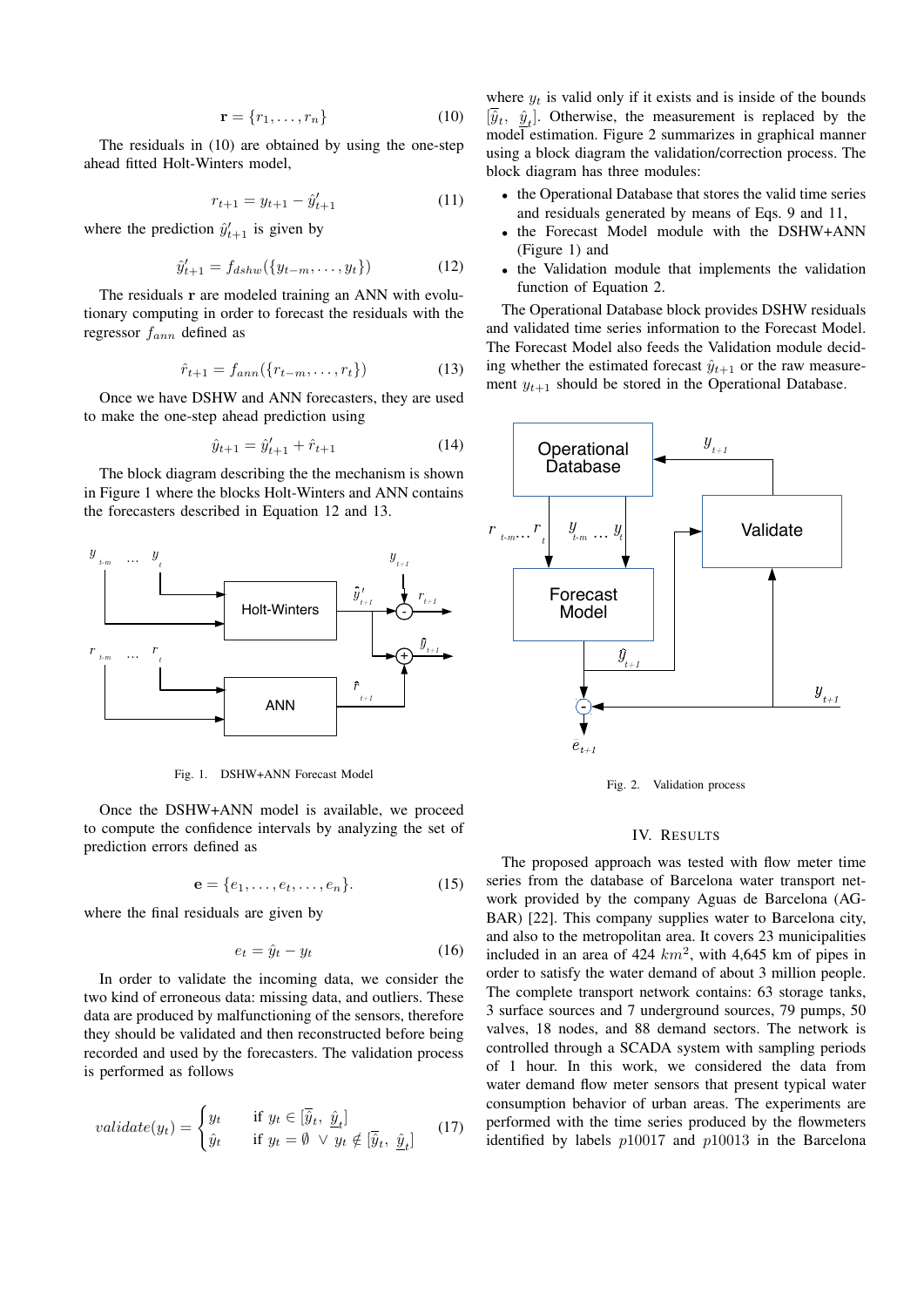water distribution network. The time series length considered to perform the experiments is one month in hourly scale (720 data), splitting the data in a set with 70% of the data (504 data points) and another set with 30% for the validation (216 data points).

The experiments report the effectiveness of the proposed DSHW+ANN with the validation model by means of accuracy and precision compared with DSHW and ARIMA.

To use the validation model and reconstruct the false data, first we need to model the behavior of the water demand time series as best as possible. Then, we define a valid threshold to detect incorrect data using interval estimate provided by the Confidence Interval (8).

The experiments demonstrate the improvement of the DSHW+ANN using the validation model with respect to DSHW by reporting the forecast accuracy and precision.

The same training set is used to tune the DSHW and train the ANN. Once the DSHW is trained, the residuals are used to train the ANN using GA as described in Section II. DSHW period parameters are  $\tau_1 = 24$  and  $\tau_2 = \tau_1 \times 7$  (daily and weekly seasonal parameters), and the model is obtained by using the function *dshw* of the forecast package found in the *R* software [23]. ANN is trained by using GA with the evolutionary parameters reported in Table I.

The prediction of the DSHW model is depicted in Figure 3, which shows the water demand data using the solid black line and the one-step ahead prediction performed by the DSWH model using the dotted gray line. Figure 4 plots the DSWH residuals obtained as difference of the previous signals presented in Figure 3.



Fig. 3. DSHW Model. The solid black line corresponds to the real data, and the dotted gray line to the DSHW model.

The obtained residuals, are modeled with an ANN. The design of the architecture of the ANN, and the training process was developed by GA. The parameter of the GA used to optimize the ANN function (6) are shown in Table I.

The result of modelling the residuals using ANN is depicted in the Figure 5, where the solid black line is the residual time series and the dotted grey line correspond to the ANN prediction. It is important to notice that in spite of having noisy residuals with unclear dynamic structure, ANN was capable to model them quite accurately. The experiments

## 978-1-5090-0657-1/16/\$31.00 ©2016 IEEE 199



Fig. 4. Holt-Winters Residuals

TABLE I PARAMETERS OF THE GA

| Value               |
|---------------------|
| 720                 |
| 216                 |
| $10 \text{ to } 70$ |
| $20$ to $70$        |
| 55%                 |
| 0.05%               |
| 70%                 |
|                     |

for modeling the residuals were performed under a *Python* plataform [24], using the library of Evolutionary Algorithms [25].



Fig. 5. ANN Model Residuals

The ANN residuals model is used together with the DSWH model to improve the performance of the single DSHW. The resultant performance of the DSHW+ANN (14) is presented in Figure 6.

Figure 6 presents four signals: the upper and lower dotted lines define the uncertainty threshold, the solid black line corresponds to the real time series, and the dotted gray line corresponds to the obtained model using DSHW+ANN. To define the uncertainty threshold, we use the statistical measure of the confidence intervals introduced in (8).

The histogram of the errors (defined as in (16)) is depicted in the Figure 7. From Figure 7, it can observed two vertical lines that define the uncertainty threshold with a 95 % of confidence. All data outside this boundary is considered false and then replaced with the forecast estimate of the DSHW+ANN model.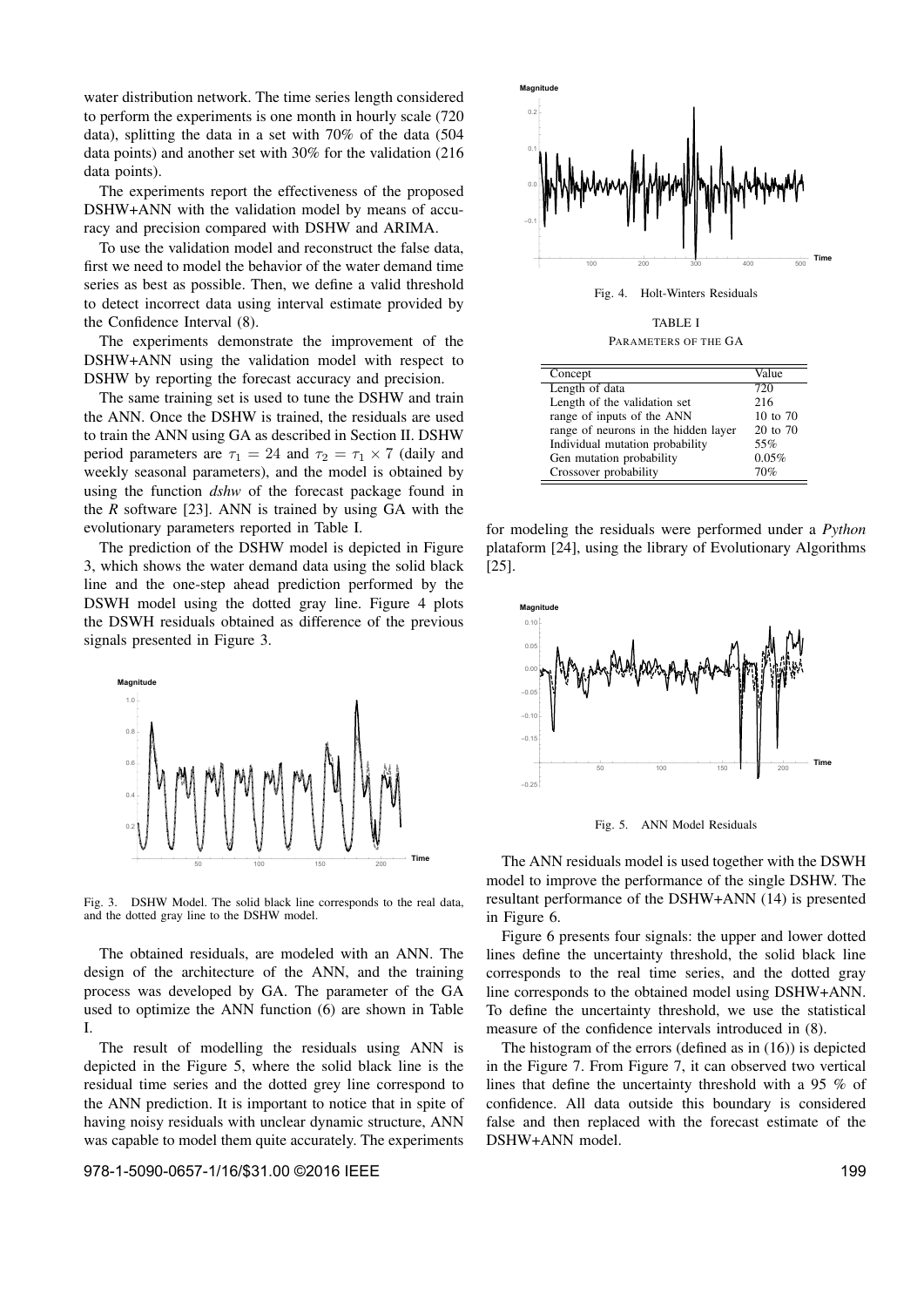

Fig. 7. Residual histogram

Once the DSHW+ANN model is available, we proceed to quantify the improvements of the model. Reducing uncertainty, we will allow improving the quality of the data validation approach proposed in Section III. Table II and III show the improvements in terms of accuracy and precision. The first column of Table II and III, shows the different forecasting models for comparison. The second column expresses the certainty in area. The third column expresses the inferior and superior limit of the confidence intervals, and finally, the fourth and fifth column report the accuracy in terms of MSE and MAPE.

Considering the two experiments, we obtain a general improvement of more than 10% in terms of the uncertainty

**TABLE II** RESULTS TIME SERIES OF FLOWMETER P10017

|              | Precision |                     | Accuracy |             |
|--------------|-----------|---------------------|----------|-------------|
| Model/Meas.  | AREA      |                     | MSE.     | <b>MAPE</b> |
| <b>DSHW</b>  | 37.25     | $[-0.0877, 0.0878]$ | 0.0019   | $7.0\%$     |
| DSHW+ANN     | 32.25     | $-0.0781, 0.0718$   | 0.0014   | 6.3%        |
| <b>ARIMA</b> | 108.575   | $[-0.2520, 0.2539]$ | 0.0165   | 22.9%       |

**TARLE III RESULTS TIME SERIES OF FLOWMETER P10013** 

|              | Precision |                     | Accuracy   |             |
|--------------|-----------|---------------------|------------|-------------|
| Model/Meas.  | AREA      | ΩT                  | <b>MSE</b> | <b>MAPE</b> |
| <b>DSHW</b>  | 85.27     | $[-0.222, 0.2172]$  | 0.01251    | 19.18%      |
| DSHW+ANN     | 82.06     | $[-0.1966, 0.2236]$ | 0.0116     | 20.2%       |
| <b>ARIMA</b> | 287.4     | $[-0.7123, 0.7543]$ | 0.1397     | 83.89%      |

threshold area and more than  $11\%$  in terms of accuracy.

The results demonstrates that the water demand time series have a complex dynamics not fitted completely by state-ofthe-art algorithms such as DSHW. The water demand time series requires complex forecasting modeling for having a higher performance required in the industry.

## V. CONCLUSIONS AND FUTURE WORK

In this work, we proposed a GA trained ANN forecasting model that complements and improves the DSHW onestep ahead forecasting prediction accuracy and precision. We also proposed to include a validation mechanism based on confidence intervals that allows detecting missing and erroneous data. The data validation is useful to robustify the DSHW predictions since it is sensitive to inconsistent data performing poorly.

Although there exist generalised Holt-Winters models that capture a third or more seasonalities to improve the forecast accuracy such as in [26], they are focused on improving the global modeling for larger time series that put on evidence the existence of a third seasonality (e.g., Besides the intraday and intraweek cycles, it is also observed an intrayear seasonal cycle in hourly time series), rather than improving and refining the local modeling of the dynamics as we do in this paper. We believe that the proposed approach can be implemented straightforward to complement these kind of models to improve the prediction performance in the shortterm.

The computation of the confidence intervals have further practical implementations. They are useful for the safe operation in control (e.g., distribution of the water considering the worst case), and also for improving the precision of the billing. Confidence intervals are defined by the upper and lower bound, which delimit the certainty of the information (certainty threshold) provided by the flow meters. Among the uses of the certainty threshold, for example, the upper bound could be used to determine the potential demand for the next period, and the lower bound can be used to define the certainty of the information provided by the flowmeter.

As future work we propose to prove the proposed approach for other methods such as the triple seasonal methods and include a comparison with the Gaussian Process DSHW proposed in [6], and also to explore more reliable methods for obtaining more accurate confidence intervals. Precise confidence intervals improve the forecast precision providing safety to the operation of the drinking water demand minimising the sacrifice of resources to keep a desired quality of service. The authors suggest the use of different probability distributions for specific water demand hour since the uncertainty might be different at different moments; e.g., the uncertainty of the water consumption is less during the night while the people sleeps than during the the middle of the day while the people are working and the activity is more unpredictable. Possibly the probability distribution functions might obey to a Gaussian or another kind of complex probability distribution shapes that are present at different moments.